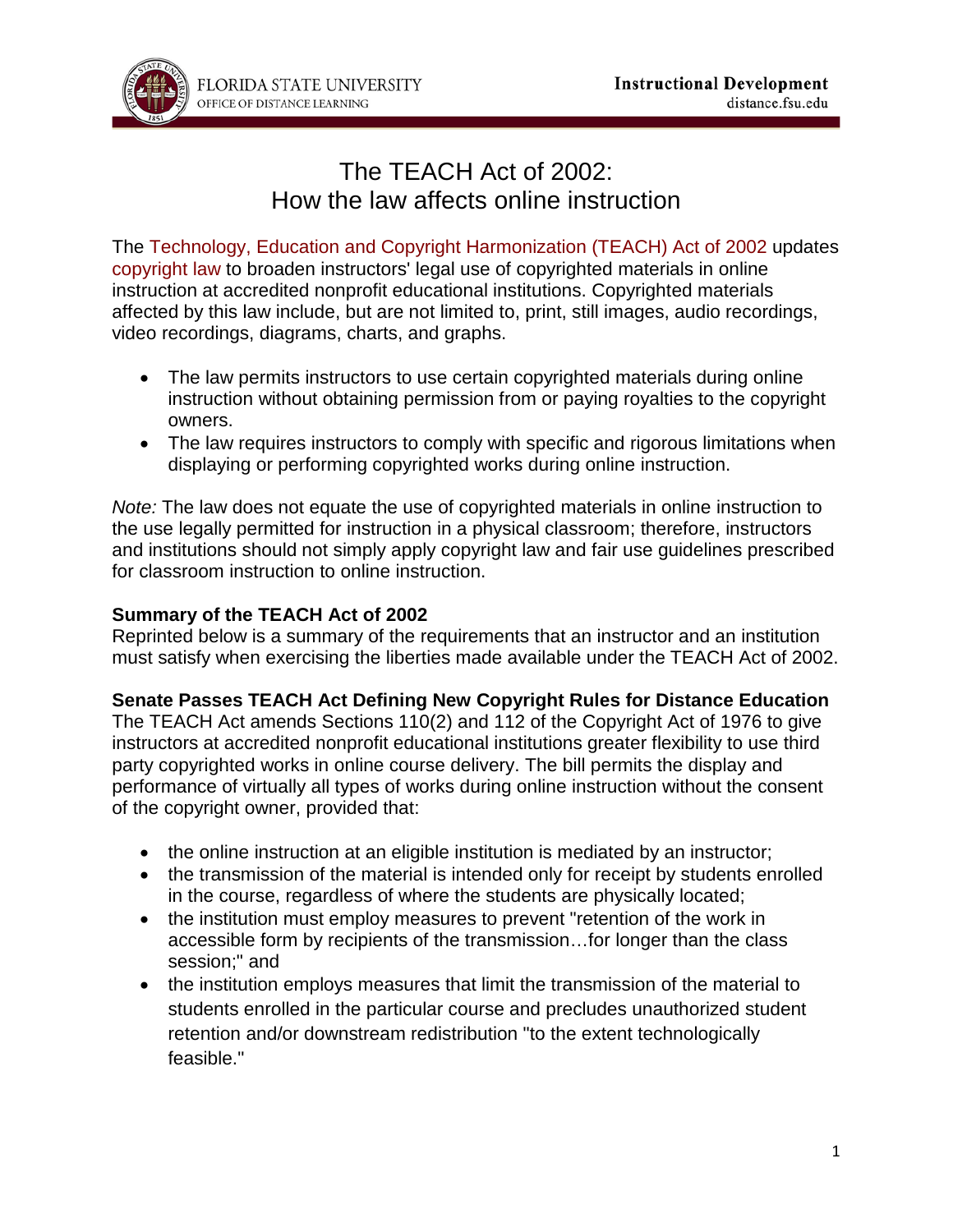

These parameters are not broad enough to allow for entire hard copy textbooks to be digitized, nor will the new law apply to materials that are produced by the copyright owner for online instructional sales. But it does give institutions limited rights to retain the information and provide limited student access for review purposes. The TEACH Act also grants a limited right to digitize portions of an analog work for use in an online course if a digital version is not available.

Institutions that want to take advantage of the TEACH Act must have copyright policies in place and must provide faculty, students, and staff members with information that "describes, and promotes compliance with, the laws of United States relating to copyright." The institution also must provide students with a notice that materials may be subject to copyright protection.

#### *Reprinted by permission of the publisher, the [American Council on Education.](http://www.acenet.edu/pages/default.aspx)*

# **The TEACH Act permits an instructor to…**

- Digitize portions of copyrighted materials for use during online instruction. Materials may be digitized provided they are not already in digital format otherwise the existing digital version must be used.
- Store digitized copyrighted materials on a secure server for the duration of the instructional activity Florida State University's servers and the Blackboard network security system are in compliance with the requirements of the TEACH Act.

*Note:* Digitization is the process of converting information (text, sound, images) into a format that can be stored, retrieved, and manipulated on a computer.

#### **The TEACH Act requires an instructor to…**

- Inform students that:
	- o the materials are copyrighted
	- o they may not save such materials to their computers
	- o they may not revise the materials
	- o they may not copy or distribute the materials

*Instructors may comply with this requirement by placing a prominent announcement on their course websites:*

Copyright Notice: This course website may contain copyrighted materials that are used in compliance with U.S. Copyright Law. Under that law, materials may not be saved to your computer, revised, copied, or distributed without permission. They are to be used in support of instructional activity as part of this course only and shall be limited to the duration of the course, unless otherwise specified by the instructor or owner of the material. You may only download or print materials at the direction of your instructor, who knows which materials are copyrighted and which are not. For more information, see [FSU Copyright Guidelines.](http://igs.fsu.edu/Copyright-Information/Guidelines)

• Take reasonable actions to ensure that copyrighted materials covered by the